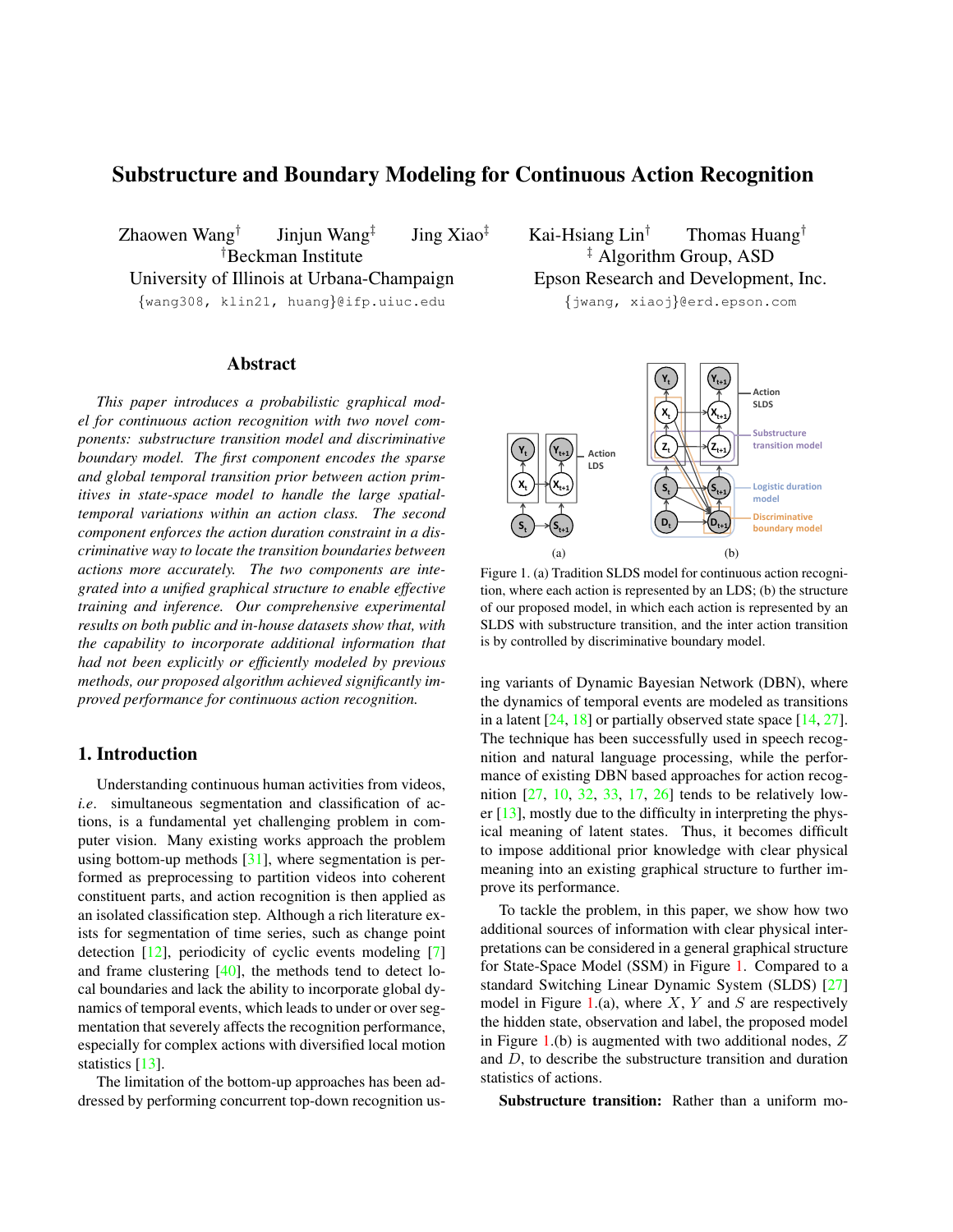tion type, a real-world human action is usually characterized by a set of inhomogeneous units with some instinct structure, which we call *substructure*. Action substructure arises from two factors: (1) the hierarchical nature of human activity, where one action can be temporally decomposed into a series of primitives with spatial-temporal constraints; (2) the large variance of action dynamics due to differences in kinematical property of subjects, feedback from environment, or interaction with objects. For the first factor, Hoai *et al*. [13] used multi-class Support Vector Machine (SVM) with Dynamic Programming to recognize coherent motion constituent parts in an action; Liu *et al*. [22] applied latent-SVM for temporal evolving of "attributes" in actions; Sung *et al*. [33] introduced a two-layer Maximum Entropy Markov Models to recognize the correspondence between sub-activities and human skeletal features. For the second factor, considerations have been paid to the substructure variance caused by subject-object interaction using Connected Hierarchic Conditional Random Field (CR-F) [17], and the substructure variance caused by pose using Latent Pose CRF [26].

In more general cases, Morency *et al*. presented the Latent Dynamic CRF (LDCRF) algorithm by adding a "latentdynamic" layer into CRF for hidden substructure transition [25]. The limitation of CRF as a discriminative method is that, one single pseudo-likelihood score is estimated for an entire sequence which is incapable to interpret the probability of each individual frame. To solve the problem, we instead design a generative model as in Figure.1.(b), with extra hidden node Z gating the transition amongst a set of dynamic systems, and the posterior for every action can be inferred strictly under Bayesian framework for each frame. The dimension of state space increases geometrically with an extra hidden node, so we introduce effective transition prior constraints in Section 2 to avoid over-fitting on a limited amount of training data.

Duration model: The duration statistics of actions is important in determining the boundary where one action transits to another in continuous recognition tasks. Duration model has been widely adopted in Hidden Markov Model (HMM) based methods, such as the explicit duration HM-M [9] or more generally the Hidden Semi Markov Model (HSMM) [39]. Incorporating duration model into SS-M is more challenging than HMM because SSM has continuous state space, and exact inference in SSM is usually intractable [20]. Some works reported in this line include Cemgil *et al*. [5] for music transcription and Chib and Dueker [6] for economics. Oh *et al*. [28] imposed the duration constraint at the top level of SLDS and achieved improved performance for honeybee behavior analysis [27]. In general, naive integration of duration model into SSM is not effective, because duration patterns vary significantly across visual data and limited training samples may bias the model with incorrect duration patterns.

To address this problem, in Figure 1.(b) we correlate duration node  $D$  with the continuous hidden state node  $X$  and the substructure transition node  $Z$  via logistic regression as explained in Section 3. In this way, the proposed duration model becomes more discriminative than conventional generative models, and the data-driven boundary locating process can accommodate more variation in duration length.

In summary, the major contribution of the paper is to incorporate two additional models into a general SSM, namely the Substructure Transition Model (STM) and the Discriminative Boundary Model (DBM). We also design a Rao-Blackwellised particle filter for efficient inference of proposed model in Section 4. Experiments in Section 5 demonstrate the superior performance of our proposed system over several existing state-of-the-arts in continuous action recognition. Conclusion is drawn in Section 6.

### 2. Substructure Transition Model

Linear Dynamic Systems (LDS) is the most commonly used SSM to describe visual features of human motions. LDS is modeled by linear Gaussian distributions:

$$
p(Y_t = \mathbf{y}_t | X_t = \mathbf{x}_t) = \mathcal{N}(\mathbf{y}_t; \mathbf{B}\mathbf{x}_t, \mathbf{R})
$$
 (1)

$$
p(X_{t+1} = \mathbf{x}_{t+1} | X_t = \mathbf{x}_t) = \mathcal{N}(\mathbf{x}_{t+1}; \mathbf{A}\mathbf{x}_t, \mathbf{Q}) \qquad (2)
$$

where  $Y_t$  is the observation at time t,  $X_t$  is a latent state,  $\mathcal{N}(\mathbf{x}; \mu, \Sigma)$  is multivariate normal distribution of **x** with mean  $\mu$  and covariance  $\Sigma$ . To consider multiple actions, SLDS [27] is formulated as a mixture of LDS's with the switching among them controlled by action class  $S_t$ . However, each LDS can only model an action with homogenous motion, ignoring the complex substructure within the action. We introduce a discrete hidden variable  $Z_t \in \{1, ..., N_Z\}$  to explicitly represent such information, and the *substructured* SSM can be stated as:

$$
p(Y_t = \mathbf{y}_t | X_t = \mathbf{x}_t, S_t^i, Z_t^j) = \mathcal{N}(\mathbf{y}_t; \mathbf{B}^{ij}\mathbf{x}_t, \mathbf{R}^{ij})
$$
 (3)

$$
p(X_{t+1} = \mathbf{x}_{t+1} | X_t = \mathbf{x}_t, S_{t+1}^i, Z_{t+1}^j) = \mathcal{N}(\mathbf{x}_{t+1}; \mathbf{A}^{ij} \mathbf{x}_t, \mathbf{Q}^{ij})
$$
\n(4)

where  $\mathbf{A}^{ij}$ ,  $\mathbf{B}^{ij}$ ,  $\mathbf{Q}^{ij}$ , and  $\mathbf{R}^{ij}$  are the LDS parameters for the  $j^{th}$  action primitive in the substructure of  $i^{th}$  action class.  $\{Z_t\}$  is modeled as a Markov chain and the transition probability is specified by multinomial distribution:

$$
p(Z_{t+1}^j | Z_t^i, S_{t+1}^k) = \theta_{ijk} \tag{5}
$$

In the following, the term STM may refer to either the transition matrix in Eq. (5) or the overall substructured SSM depending on its context. Some examples of STM are given in Fig. 2, which are to be explained in detail in the remainder of this section.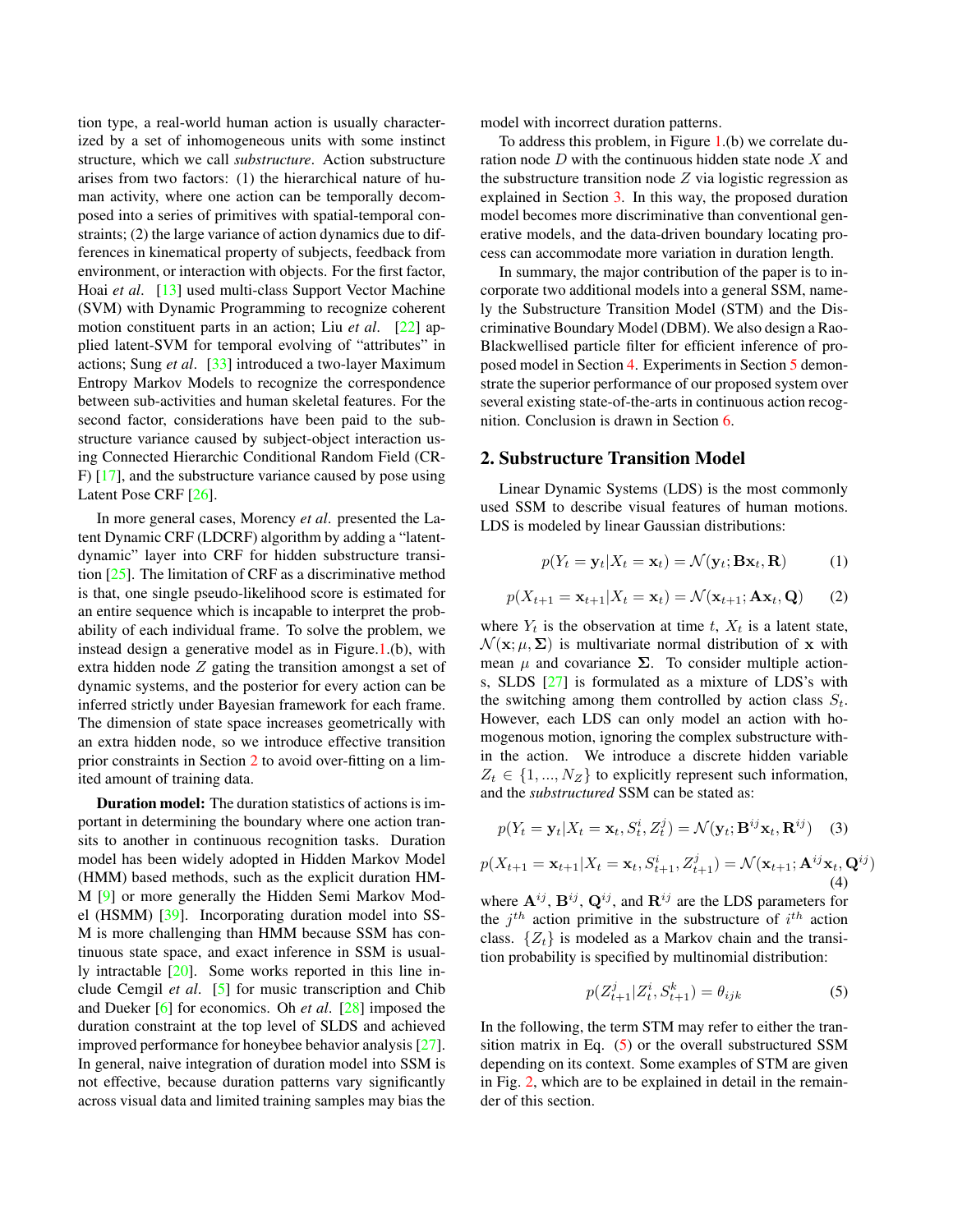

Figure 2. STM trained for action "move-arm" in stacking dataset using (a) sparse and (b) block-wise sparse constraints, with  $N_Z =$ 5 and  $N_Q = 3$ . STM in (b) better captures global ordering.

### 2.1. Sparsity Constrained STM

We use simplified notation  $\mathbf{\Theta} = {\theta_{ij}}$  for the STM within a single action. An unconstrained **Θ** implies that the substructure of action primitives can be organized in an arbitrary way. For most real-world human actions, however, there is a strong temporal ordering associated with the primitive units. Such order relationship can be vital to accurate action recognition as well as robust model estimation.

There have been some attempts to encode a fixed order relationship among primitive units by restricting the locations of non-zero elements in transition matrix **Θ**; examples include the left-to-right HMM [2], switching HMM (SHM-M)  $[14]$ , and factorial HMM  $[11]$ . In many cases, it is difficult to specify the temporal ordering *a priori*, and a more practical approach is to impose a sparse transition constraint while leaving the discovery of exact order relationship to training phase. Along this direction, negative Dirichlet distribution has been proposed in [4] as a prior for each row  $\theta_i$ in  $\Theta$ :  $p(\theta_i) \propto \prod_j \theta_{ij}^{-\alpha}$ , where  $\alpha$  is a pseudo count penalty.<br>The MAP estimation of parameter is The MAP estimation of parameter is

$$
\hat{\theta}_{ij} = \frac{\max(\xi_{ij} - \alpha, 0)}{\sum_{t} \max(\xi_{it} - \alpha, 0)}
$$
(6)

where  $\xi_{ij}$  is the sufficient statistics of  $\langle Z_t^i, Z_{t+1}^j \rangle$ . When the number of transitions from  $z^i$  to  $z^j$  in training data is less than  $\alpha$ , the probability  $\theta_{ij}$  is set to zero. The sparsity enforced in this way often leads to local transition patterns sensitive to noise and incomplete data, as shown in Fig. 2 (a). Also, the penalty term  $\alpha$  introduces bias to the proportion of non-zero transition probabilities, *i.e.*  $\frac{\hat{\theta}_{ij}}{\hat{\theta}_{ij}}$  $\frac{\hat{\theta}_{ij}}{\hat{\theta}_{ik}} \neq \frac{\xi_{ij}}{\xi_{ik}}.$ This bias can be severe especially when  $\xi_{ij}$  is small.

#### 2.2. Block-wise Sparse STM

For tradeoff between model sparsity and flexibility, we propose a block-wise sparse STM to regularize the global topology of action substructure. The idea is to divide an action into several stages and each stage comprises of a subset of action primitives. The transition between stages is encouraged to be sequential and sparse, such that the global action structure can be modeled. At the same time, the action primitives within each stage can propagate freely from one to another so that variation in action style and parameter is also preserved.

Formally, define discrete variable  $Q_t \in \{1, ..., N_Q\}$  as the current stage index of action, and assume a surjective mapping  $g(\cdot)$  is given which assigns each action primitive  $Z_t$  to its corresponding stage  $Q_t$ :

$$
\begin{cases}\np(Q_t^q, Z_t^i) > 0, \quad \text{if } g(i) = q \\
p(Q_t^q, Z_t^i) = 0. \quad \text{otherwise}\n\end{cases} \tag{7}
$$

The choice of  $q(\cdot)$  depends on the nature of action. Intuitively, we can assign more action primitives to a stage with diversified motion patterns and less action primitives to a stage with restricted pattern. The joint dynamic transition distribution of  $Q_t$  and  $Z_t$  is defined as:

$$
p(Q_{t+1}, Z_{t+1}|Q_t, Z_t) = p(Q_{t+1}|Q_t)p(Z_{t+1}|Q_{t+1}, Z_t)
$$

The second term of Eq.  $(8)$  specifies the transition between action primitives, which we want to keep as flexible as possible to model diversified local action patterns. The first term captures the global structure between different action stages, and therefore we impose an *ordered* negative Dirichlet distribution as its hyper-prior:

$$
p(\mathbf{\Phi}) \propto \prod_{q \neq r, q+1 \neq r} \phi_{qr}^{-\alpha} \tag{9}
$$

where  $\mathbf{\Phi} = {\phi_{qr}}$  is the stage transition probability matrix,  $\phi_{qr} = p(Q_{t+1}^r | Q_t^q)$ , and  $\alpha$  is a constant for pseu-<br>do count penalty. The ordered penative Dirichlet prior endo count penalty. The ordered negative Dirichlet prior encodes both sequential order information and sparsity constraint. It promotes statistically a global transition path  $Q^1 \rightarrow Q^2 \rightarrow \dots \rightarrow Q^{N_Q}$  which can be learned from training data rather than heuristically defined as in left-toright HMM [2]. An example of the resulting STM is shown in Fig. 2 (b). Note that no in-coming/out-going transition is encouraged for  $Q^1/Q^{N_Q}$ , which stands for starting/ terminating stage. The identification of these two special stages is helpful for segmenting continuous actions, as will be discussed in Subsection 3.2.

#### 2.3. Learning STM

The MAP model estimation requires to maximize the product of likelihood (8) and prior (9) under the constraint of  $(7)$ . There are two interdependent nodes, Q and Z, involved in the optimization, which make the problem complicated. As shown in  $[36]$ , Eq. (8) can be replaced with the transition distribution of single variable  $Z$  in Eq.  $(5)$ , and a constraint exists for the relationship between **Θ** and **Φ**. Therefore, the node Q (and the associated parameter **Φ**) serves only for conceptual purpose and can be eliminated in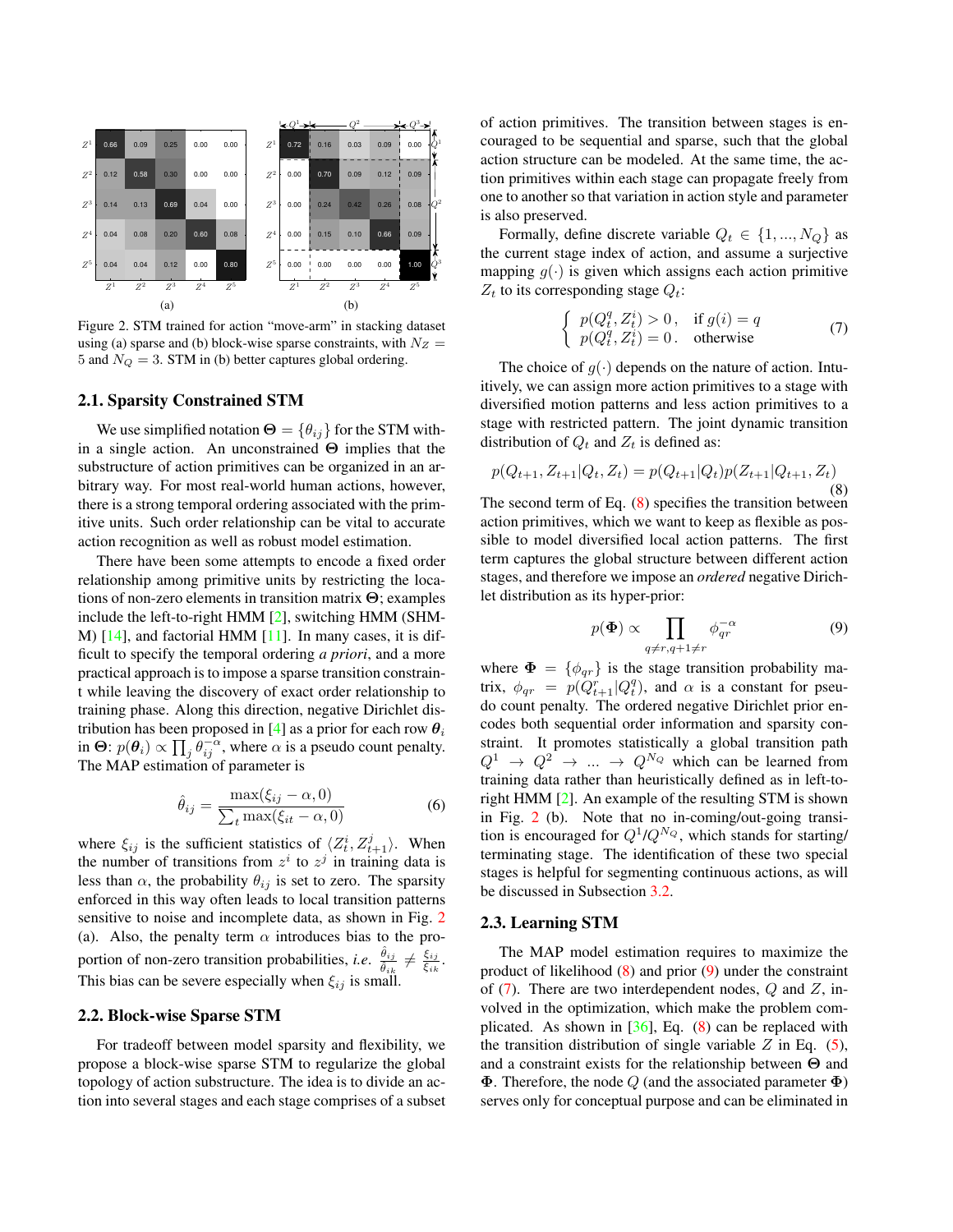final model construction. The MAP estimation can be converted to the following constrained optimization problem:

$$
\max_{\Theta} \quad \mathcal{L}(\Theta) = \sum_{i,j} \xi_{ij} \log \theta_{ij} - \sum_{\substack{q \neq r \\ q+1 \neq r}} \alpha \log \phi_{qr}(10)
$$
\n
$$
\text{s.t.} \quad \phi_{qr} = \sum_{j \in \mathcal{G}(r)} \theta_{ij}, \quad i \in \mathcal{G}(q), \ \forall r
$$
\n
$$
\sum_{j} \theta_{ij} = 1, \ \forall i \qquad \theta_{ij} \geq 0, \ \forall i, j
$$

where  $\xi_{ij}$  is the sufficient statistics of  $\langle Z_t^i, Z_{t+1}^j \rangle$ ,  $\mathcal{G}(q) \triangleq \xi_{i|q}(i) = q \setminus q$  and  $f \wedge \xi$  are just auxiliary variables. The  ${i|g(i) = q}$ , and  ${\lbrace \phi_{qr} \rbrace}$  are just auxiliary variables. The optimal solution is

$$
\hat{\theta}_{ij} = \hat{\phi}_{g(i),g(j)} \frac{\xi_{ij}}{\sum_{j' \in \mathcal{G}(r)} \xi_{ij'}} \qquad (11)
$$
\n
$$
\hat{\phi}_{qr} = \frac{\max(\sum_{i \in \mathcal{G}(q), j \in \mathcal{G}(r)} \xi_{ij} - \alpha_{qr}, 0)}{\sum_{r'} \max(\sum_{i \in \mathcal{G}(q), j \in \mathcal{G}(r')} \xi_{ij} - \alpha_{qr'}, 0)}
$$

where  $\alpha_{qr}$  is equal to  $\alpha$  if  $q \neq r$  or  $q + 1 \neq r$ , and 0 otherwise. As we can see, the resultant **<sup>Θ</sup>**<sup>ˆ</sup> is a block-wise sparse matrix, which can characterize both the global structure and local detail of action dynamics. Also, within each block (stage), there is no bias in  $\theta_{ij}$ .

### 3. Discriminative Boundary Model

It is straightforward to use a Markov chain to model the transition of action  $S_t$  where  $p(S_{t+1}^j | S_t^i) = a_{ij}$ . The du-<br>tration information of the *i*<sup>th</sup> action is naively incorporatration information of the  $i^{th}$  action is naively incorporated into its self-transition probability  $a_{ii}$ , which leads to an exponentially-distributed action duration model:

$$
p(dur_i = \tau) = a_{ii}^{\tau-1}(1 - a_{ii}), \ \tau = 1, 2, 3...
$$

Unfortunately, only a limited number of real-life events have an exponentially diminishing duration. Inaccurate duration modeling can severely affect our ability to segment consecutive actions and identify their boundaries.

Non-exponential duration distribution can be implemented with duration-dependent transition matrix, such as the one used in HSMM[39]. Fitting a transition matrix for each epoch within the maximum length of duration is often impossible given a limited number of training sequences, even when parameter hyperprior such as hierarchical Dirichlet distribution [35] is used to restrict model freedom. Parametric duration distributions such as gamma [21] and Gaussian [38] provide a more compact way to represent duration and show good performance in signal synthesis. However, they are less useful in inference because the corresponding transition probability is not easy to evaluate.

## 3.1. Logistic Duration Model

Here a new logistic duration model is proposed to overcome the above limitations. We introduce a variable  $D_t$  to represent the length of time current action has been lasting.



Figure 3. (a) Resetting probability  $p(D_{t+1} = 1|D_t, S_t)$  and (b) duration distribution for logistic duration model. Plotted with different color/line style for different  $\nu/\beta$ .

 ${D<sub>t</sub>}$  is a counting process starting from 1, and the beginning of a new action is triggered whenever it is reset to 1:

$$
p(S_{t+1}^j | S_t^i, D_{t+1}^d) = \begin{cases} \delta(j-i), & \text{if } d > 1 \\ a_{ij}, & \text{if } d = 1 \end{cases}
$$
 (12)

where  $a_{ij}$  is the probability of transiting from previous action  $i$  to new action  $j$ . Notice that the same type of action can be repeated if we have  $a_{ii} > 0$ .

Instead of modeling action duration distribution directly, we model the transition distribution of  $D_t$  as a logistic function of its previous value:

$$
p(D_{t+1}^c|S_t^i, D_t^d) = \frac{e^{\nu_i(d-\beta_i)}\delta(c-1) + \delta(c-d-1)}{1 + e^{\nu_i(d-\beta_i)}}\tag{13}
$$

where  $\nu_i$  and  $\beta_i$  are positive logistic regression weights. Eq. (13) immediately leads to the duration distribution for action class i:

$$
p(dur_i = \tau) = \prod_{d=1}^{\tau} \frac{1}{1 + e^{\nu_i(d-\beta_i)}} \times e^{\nu_i(\tau-\beta_i)}
$$
(14)

Fig. 3 (a) shows how the resetting probability of  $D_{t+1}$ changes as a function of  $D_t$  with different parameter sets, and the corresponding duration distributions are plotted in (b). The increasing probability of transiting to a new action leads to a peaked duration distribution, with center and width controlled by  $\beta_i$  and  $\nu_i$ , respectively.

#### 3.2. Discriminative Boundary Model

Stacking the logistic duration layer  $(D-S)$  onto the STM layer  $(Z-X-Y)$  simply leads to a generative SSM, which is unable to utilize contextual information for accurate action boundary segmentation. Discriminative graphic models, such as MEMM  $[24]$  and CRF  $[18]$ , are generally more powerful in such classification problem except that they ignore data likelihood or suffer from label bias problem.

To integrate discriminative power into our action boundary model and at the same time keep the generative nature of the action model itself, we construct DBM by further augmenting the duration dependency with the contextual infor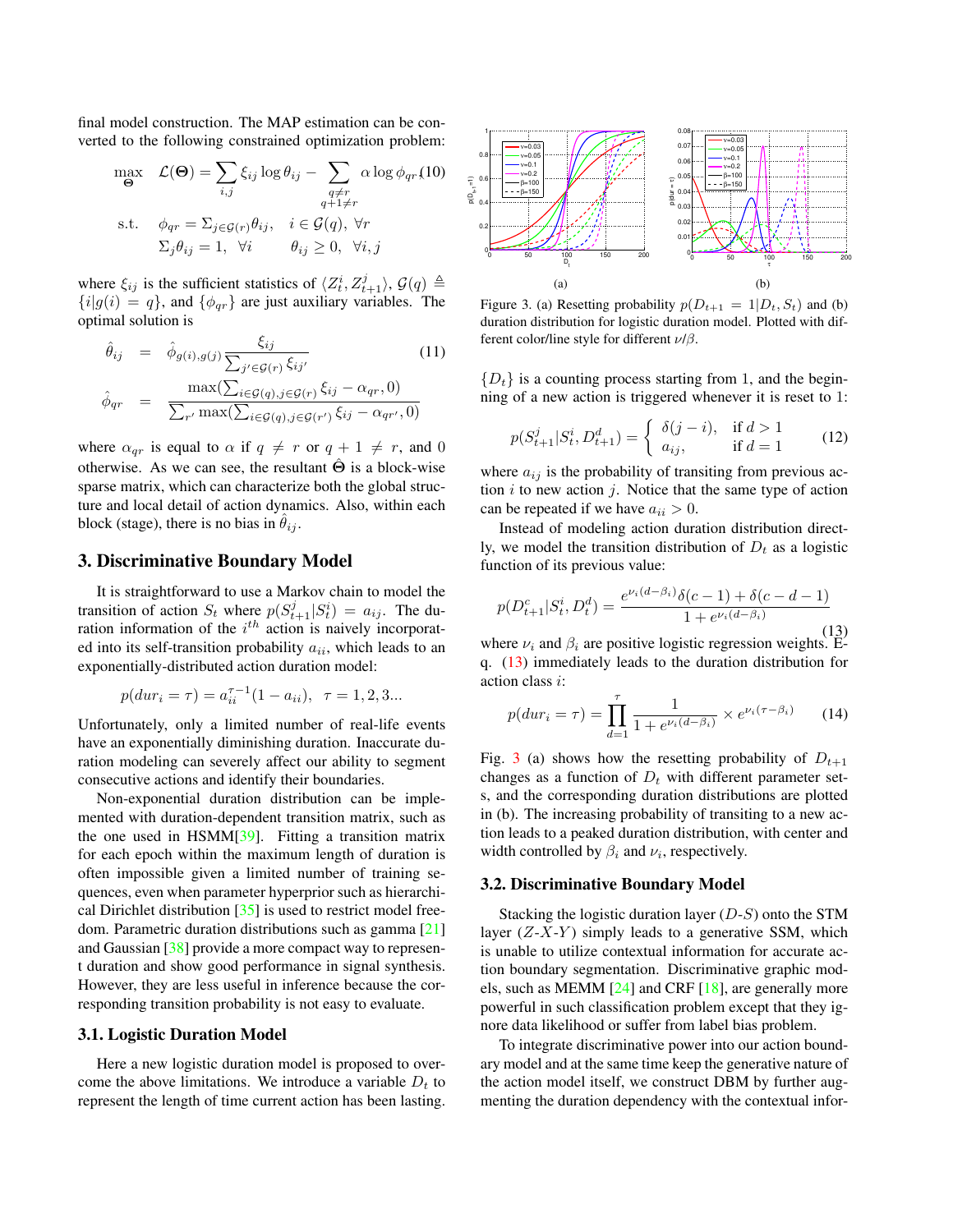mation from latent states  $X$  and  $Z$ :

$$
p(D_{t+1}^1 | S_t^i, D_t^d, X_t^{\mathbf{x}}, Z_t^j) = \frac{e^{\nu_i (d-\beta_i) + \omega_{ij}^T \mathbf{x}}}{1 + e^{\nu_i (d-\beta_i) + \omega_{ij}^T \mathbf{x}}} \tag{15}
$$
  
where  $\nu_i, \beta_i$  have the same interpretation as in Eq. (13), and

 $\omega_{ij}$  are the additional logistic regression coefficients. When  $\omega_{ij}^T$ **x** = 0, no information can be learned from  $X_t$  and  $Z_t$ , and the DBM reduces to a generative model as Eq. (13). and the DBM reduces to a generative model as Eq. (13). A similar logistic function has been employed in augmented SLDS [3], where the main motivation is to distinguish between transitions to different states based on latent variable. Our DBM is specifically designed for locating the boundary between contiguous actions. It relies on both real valued and categorical inputs.

As constrained by the STM in Subsection 2.2, each action is only likely to terminate in stage  $N_Q$ . Therefore,  $D_{t+1}$  can be reset to 1 only when the current action is in this terminating stage, and we can modify Eq.  $(15)$  as:

$$
p(D_{t+1}^1 | S_t^i, D_t^d, X_t^{\mathbf{x}}, Z_t^j) = \begin{cases} \text{Eq. (15), } g(j) = N_Q \\ 0, \text{ otherwise} \end{cases}
$$
 (16)

In this way, the number of parameters is greatly reduced and the label unbalance problem is also ameliorated. Now, the construction of our model for continuous action recognition has been completed, with the overall structure shown in Figure 1 (b).

## 3.3. Learning DBM

To learn the parameters  $\nu$ ,  $\beta$  and  $\omega$ , we use coordinate descent method to iterate between  $\{\nu, \beta\}$  and  $\omega$ . For  $\nu$  and  $\beta$ , given a set of training state sequences  ${\bf S}_n$ , we can easily obtain the labels for all  $\{D_n\}$  according to Eq. (12) and (13). Then fitting the logistic duration model of Eq. (13) equals to performing logistic regression with input feature  $x = D_t$  and output  $y = \delta(S_{t+1} - S_t)$ . The action transition probability  $\{a_{ij}\}$  can be obtained trivially.

To estimate  $\omega_{ij}$ , let  $\{T^{(n)}\}_{n=1...N}$  be our training set, where each data sample  $T^{(n)}$  is a realization of all the nodes involved in Eq. (15) at a particular time instance  $t^{(n)}$ and  $S_{t^{(n)}} = i$ . Since  $X_{t^{(n)}}$  and  $Z_{t^{(n)}}$  are hidden variables, their posterior  $p(Z_{t(n)}^j|\cdot) = p_Z^{(n)}$  and  $p(X_{t(n)}^{\mathbf{x}} | Z_{t(n)}^j, \cdot) =$ <br> $\Lambda(\text{supp}(\mathbf{x}_1 | \mathbf{x}_1 | \mathbf{x}_2 | \cdot))$  are first informal from simple axion STM.  $\mathcal{N}(\mathbf{x}; \boldsymbol{\mu}^{(n)}, \boldsymbol{\Sigma}^{(n)})$  are first inferred from single action STM, where the posterior of  $X_{t(n)}$  is approximated by a Gaussian. The estimation of  $\hat{\omega}_{ij}$  is obtained by maximizing the expected log likelihood:

$$
\max_{\boldsymbol{\omega}_{ij}} \sum_{n} \mathbf{E}_{p(X_{t^{(n)}}^{\mathbf{x}}, Z_{t^{(n)}}^j | \cdot)} \left[ \log l^{(n)}(\mathbf{x}, \boldsymbol{\omega}_{ij}) \right]
$$
(17)

$$
= \max_{\boldsymbol{\omega}_{ij}} \sum_{n} p_Z^{(n)} \int_{\mathbf{x}} \log l^{(n)}(\mathbf{x}, \boldsymbol{\omega}_{ij}) \mathcal{N}(\mathbf{x}; \boldsymbol{\mu}^{(n)}, \boldsymbol{\Sigma}^{(n)}) d\mathbf{x}
$$

where

$$
l^{(n)}(\mathbf{x}, \boldsymbol{\omega}) = \frac{e^{(c^{(n)} + \boldsymbol{\omega}^T \mathbf{x})b^{(n)}}}{1 + e^{c^{(n)} + \boldsymbol{\omega}^T \mathbf{x}}}
$$
(18)

and  $b^{(n)} = p(D_{t^{(n)}+1} = 1), c^{(n)} = \nu_i(D_{t^{(n)}} - \beta_i).$ The integral in Eq. (17) cannot be solved analytically. Instead, we use unscented transform  $[15]$  to approximate the Gaussian  $\mathcal{N}(\mathbf{x}; \boldsymbol{\mu}^{(n)}, \boldsymbol{\Sigma}^{(n)})$  using a set of sigma points<br>  $\mathbf{F}^{(n)}$  ${x_k^{(n)}}_{k=0...2M}$ . Therefore, Eq. (17) converts to a weighted logistic regression problem with features  $\{\mathbf x_k^{(n)}\}$ , labels  ${b^{(n)}}$  and weights  ${p_Z^{(n)}/(2M+1)}$ .

## 4. Rao-Blackwellised Particle Filter Inference

In testing, given an observation sequence  $y_{1:T}$ , we want to find the MAP action labels  $S_{1:T}$  and the boundaries defined by  $\hat{D}_{1:T}$ ; we are also interested in the style of actions which can be revealed from  $Z_{1:T}$ . Evaluating the full posterior  $p(S_{1:T}, D_{1:T}, Z_{1:T} | \mathbf{y}_{1:T})$  is a non-trivial job given the complex hierarchy of our model. We propose to use particle filtering [1] for online inference due to its capability in non-linear scenario and temporal scalability. Note the latent variable  $X_t$  can be marginalized by Rao-Blackwellisation [8], and the computation of particle filtering is significantly reduced since Monte Carlo sampling is only conducted in the joint space of  $(S_t, D_t, Z_t)$  which has a low dimension and highly compact support.

Formally, we decompose the posterior distribution of all the hidden nodes at time  $t$  as

$$
p(S_t, D_t, Z_t, X_t | \mathbf{y}_{1:t})
$$
  
=  $p(S_t, D_t, Z_t | \mathbf{y}_{1:t}) p(X_t | S_t, D_t, Z_t, \mathbf{y}_{1:t})$  (19)

In Rao-Blackwellised particle filter  $[16]$ , a set of  $N_P$ samples  $\{(s_t^{(n)}, d_t^{(n)}, z_t^{(n)})\}_{n=1}^{N_P}$  and the associated weights  $\{w_t^{(n)}\}_{n=1}^{N_P}$  are used to approximate the intractable first term in Eq. (19), while the second term is represented by  $\{\chi_t^{(n)}(\mathbf{x})\}_{n=1}^{N_P}$ , which are analytical distributions conditioned on corresponding samples: tioned on corresponding samples:

$$
\chi_t^{(n)}(\mathbf{x}) \triangleq p(X_t = \mathbf{x}|s_t^{(n)}, d_t^{(n)}, z_t^{(n)}, \mathbf{y}_{1:t})
$$
 (20)

In our model,  $\chi_t^{(n)}(\mathbf{x}) = \mathcal{N}(\mathbf{x}; \hat{\mathbf{x}}_t^{(n)}, \mathbf{P}_t^{(n)})$  is a Gaussian distribution. Thus the posterior can be represented as distribution. Thus, the posterior can be represented as

$$
p(S_t, D_t, Z_t, X_t | \mathbf{y}_{1:t})
$$
  

$$
\approx \sum_{n=1}^{N_P} w_t^{(n)} \delta_{S_t}(s_t^{(n)}) \delta_{D_t}(d_t^{(n)}) \delta_{Z_t}(z_t^{(n)}) \chi_t^{(n)}(\mathbf{x})
$$
(21)

where the approximation error approaches to zero as  $N_P$ increases to infinite.

Given the samples  $\{(s_{t-1}^{(n)}, d_{t-1}^{(n)}, z_{t-1}^{(n)}, \chi_{t-1}^{(n)}(\mathbf{x}))\}$  and weights  $\{w_{t-1}^{(n)}\}$  at time  $t-1$ , the posterior of  $(S_t, D_t, Z_t)$ <br>at time t can be evaluated as at time  $t$  can be evaluated as

$$
p(S_t, D_t, Z_t | \mathbf{y}_{1:t}) \propto \sum_{n} w_{t-1}^{(n)} p(S_t | D_t, s_{t-1}^{(n)})
$$
\n
$$
\times p(Z_t | S_t, D_t, z_{t-1}^{(n)}) \mathcal{L}_t^{(n)}(S_t, D_t, Z_t)
$$
\n(22)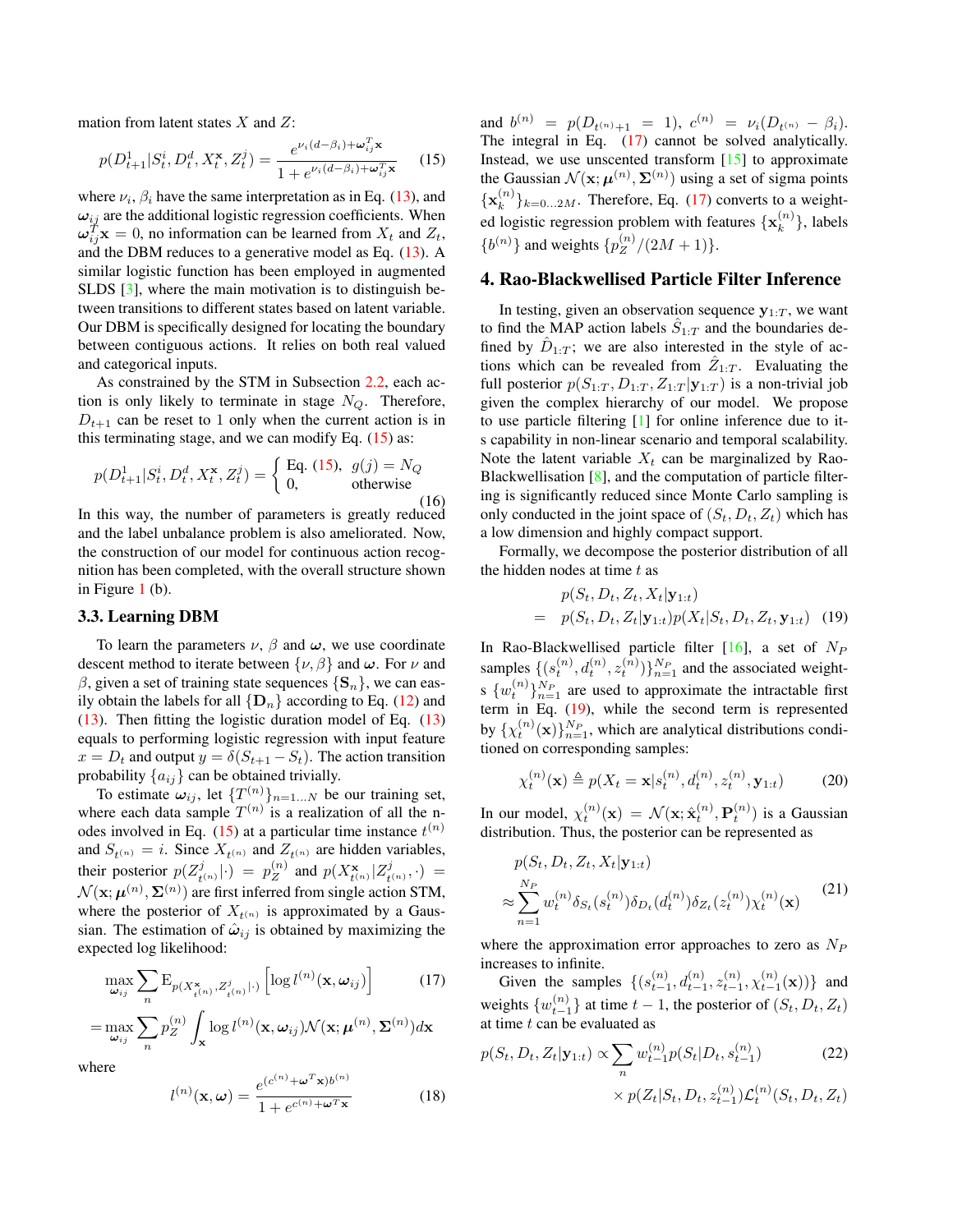where

$$
\mathcal{L}_t^{(n)}(S_t, D_t, Z_t) = \int p(\mathbf{y}_t | \mathbf{x}_{t-1}, S_t, Z_t) \chi_{t-1}^{(n)}(\mathbf{x}_{t-1})
$$

$$
\times p(D_t | s_{t-1}^{(n)}, d_{t-1}^{(n)}, z_{t-1}^{(n)}, \mathbf{x}_{t-1}) d\mathbf{x}_{t-1} \quad (23)
$$

Eq. (23) is essentially the integral of a Gaussian function with a logistic function. Although not analytically solvable, it can be well approximated by a re-parameterized logistic function according to  $[23]$ . Nevertheless, it is hard to draw sample from Eq.  $(23)$ . Therefore, we draw new samples  $(s_t^{(n)}, d_t^{(n)}, z_t^{(n)})$  from a proposal density defined as:

$$
q(S_t, D_t, Z_t | \cdot) = p(S_t | D_t, s_{t-1}^{(n)}) p(Z_t | S_t, D_t, z_{t-1}^{(n)})
$$
  
 
$$
\times p(D_t | s_{t-1}^{(n)}, d_{t-1}^{(n)}, z_{t-1}^{(n)}, \hat{\mathbf{x}}_{t-1}^{(n)})
$$
(24)

The new sample weights are then updated as

$$
w_t^{(n)} \propto w_{t-1}^{(n)} \frac{\mathcal{L}_t^{(n)}(s_t^{(n)}, d_t^{(n)}, z_t^{(n)})}{p(d_t^{(n)} | s_{t-1}^{(n)}, d_{t-1}^{(n)}, z_{t-1}^{(n)}, \hat{\mathbf{x}}_{t-1}^{(n)})}
$$
(25)

Once we get  $s_t^{(n)}$  and  $z_t^{(n)}$ ,  $\chi_t^{(n)}(\mathbf{x})$  is simply updated by<br>Kalman filter. Be-sampling and normalization procedures Kalman filter. Re-sampling and normalization procedures are applied after all the samples are updated as in [8].

## 5. Experimental Results

Our model is tested on four datasets for continuous action recognition. In all the experiments, we have used parameters  $N_Q = 3$ ,  $N_Z = 5$ ,  $N_P = 200$ . First STM is trained independently for each action using the segmented sequences in training set; then DBM is learned from the inferred terminal stage of each sequence. The overall learning procedure follows EM paradigm where the beginning and terminating stages are initially set as the first and last 15% of each sequence, and the initial action primitives are obtained from K-means clustering. The EM iteration stops when the change in likelihood falls below a threshold. In testing, after the online inference using particle filter, we further adjust each action boundary using an off-line inference within a local neighborhood of length 40 centered at the initial boundary; in this way, the locally "full" posterior in Section 4 is considered. We evaluate the recognition performance by per-frame accuracy. Contribution from each model component (STM and DBM) is analyzed separately.

### 5.1. Public Datasets

The first public dataset used is the IXMAS dataset [37]. The dataset contains 11 actions, each performed 3 times by 10 actors. The videos are acquired using 5 synchronized cameras from different angles, and the actors freely changed their orientation in acquisition. We calculate dense optical flow in the silhouette area of each subject, from which Locality-constrained Linear Coding features  $(LLC)^{1}$  [34]

Table 1. Continuous action recognition for IXMAS dataset

| SLDS 1 |                                        |  | $\vert$ CRF $\vert$ LDCRF $\vert$ STM $\vert$ DBM $\vert$ STM+DBM |
|--------|----------------------------------------|--|-------------------------------------------------------------------|
|        | 53.6%   60.6%   57.8%    70.2%   74.5% |  | 76.5%                                                             |
|        |                                        |  |                                                                   |

| Table 2. Continuous action recognition for CMU MoCap dataset |
|--------------------------------------------------------------|
|--------------------------------------------------------------|

|       | <b>SLDS</b><br><b>CRF</b> |                | <b>LDCRF</b> | [29]    | <b>F301</b> |
|-------|---------------------------|----------------|--------------|---------|-------------|
| 80.0% |                           | 77.2%<br>82.5% |              | 72.3%   | 90.9%       |
|       | <b>STM</b>                | DBM            |              | STM+DBM |             |
|       | 81.0%                     |                | 93.3%        | 92.1%   |             |

are extracted as the observation in each frame. We have used 32 codewords and  $4 \times 4$ ,  $2 \times 2$  and  $1 \times 1$  spatial pyramid [19]. Table 1 reports the continuous action recognition results, in comparison with  $SLDS<sup>2</sup>$  [27], CRF<sup>1</sup> [18] and  $LDCRF<sup>1</sup>$  [25]. Our proposed model (and each of its components) achieves a recognition accuracy higher than all the other methods by more than 10%.

The second public dataset used is the CMU MoCap dataset  $3$ . For comparison purpose, we report the results from the complete subset of subject 86. The subset has 14 sequences with 122 actions in 8 category. Quaternion feature is derived from the raw MoCap data as our observation for inference. Table 2 lists the continuous action recognition results, in comparison with the same set of benchmark techniques as in the first experiment, as well as [29, 30]. Similarly, results from this experiment demonstrated the superior performance of our method. It is interesting to note that, in Table 2, the frame-level accuracy by using DBM alone is a little higher than its combination with STM. This is because there's only one subject in this experiment and no significant variation in substructure is presented in each action type, so temporal duration plays a more important role in recognition. Nevertheless, the result attained by STM+DBM is superior than all benchmark methods.

#### 5.2. In-house Datasets

In addition to the above two public datasets, two inhouse datasets were also captured. The actions in these two sets feature stronger hierarchical substructure. The first dataset contains videos of stacking/unstacking three colored boxes, which involves actions of "move-arm", "pickup" and "put-down". 13 sequences with 567 actions were recorded in both RGB and depth videos with one Microsoft Kinect sensor  $4$  (Fig. 4). Then object tracking and 3-D reconstruction were performed to obtain the 3D trajectories of two hands and three boxes. In this way an observation sequence in  $\mathbb{R}^{15}$  is generated. In the experiments, leave-oneout cross-validation was performed on the 13 sequences. The continuous recognition results are listed in Table 3. It is noticed that, among the four benchmark techniques, the performance of SLDS and CRF are comparable, while LDCRF achieved the best performance. This is reasonable because

<sup>&</sup>lt;sup>1</sup>implementation from author's website

<sup>2</sup>implementation based on BNT from http://code.google.com/p/bnt/

<sup>3</sup>http://mocap.cs.cmu.edu/

<sup>4</sup>http://www.xbox.com/kinect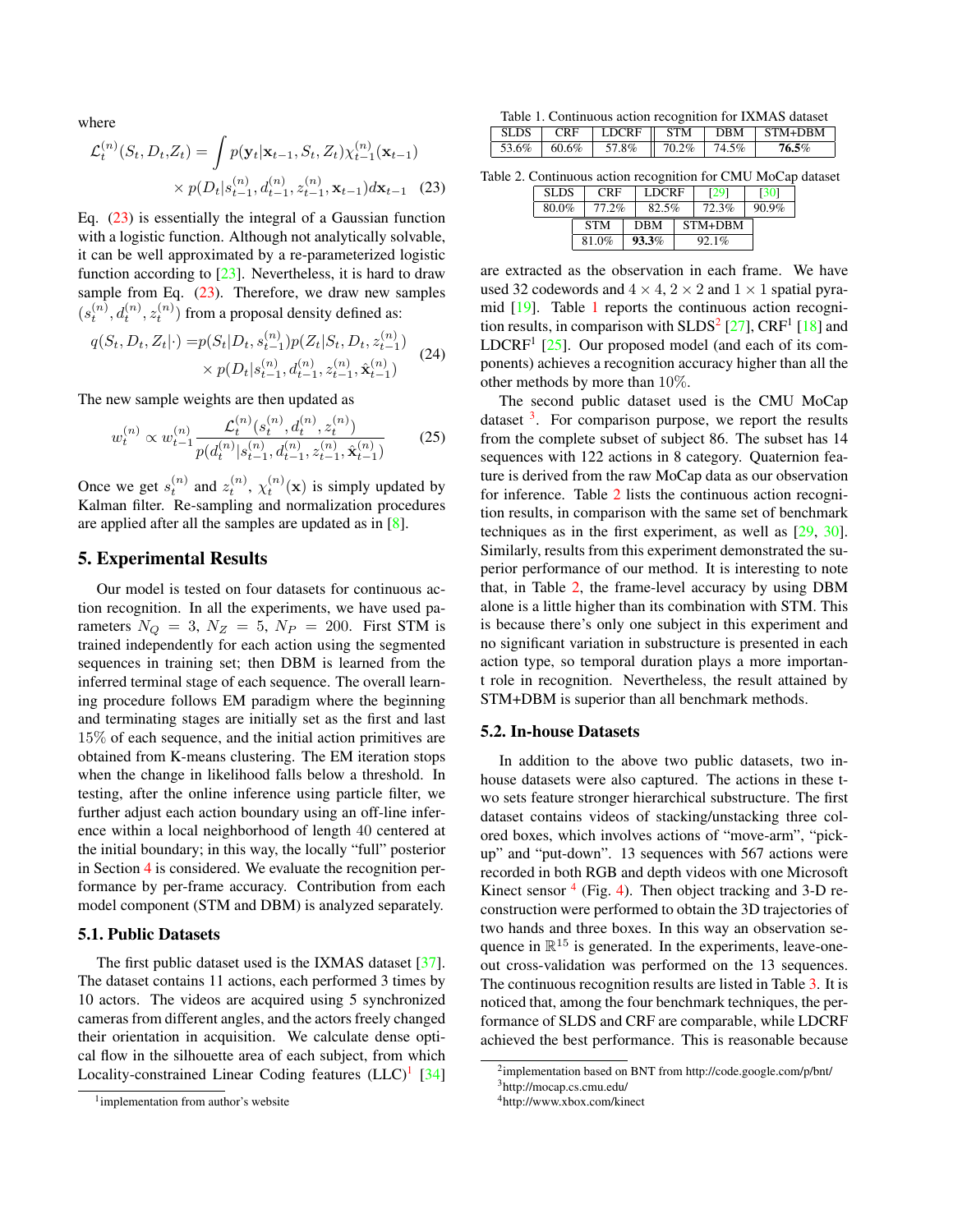

Figure 4. Example frames from the "stacking" dataset. *top-row: RGB images, bottom-row: aligned depth images.*



Figure 5. Example frames from the "assembling" dataset. *top-row: RGB images, bottom-row: aligned depth images.*

|  |  | Table 3. Continuous action recognition for Set I: Stacking |
|--|--|------------------------------------------------------------|
|  |  | SLDS   CRF   LDCRF    STM   DBM   STM+DBM                  |

|                                                               | 64.4%       | $79.6\%$   |             | $90.3\%$   88.5%   81.3% |       | 94.4%       |  |
|---------------------------------------------------------------|-------------|------------|-------------|--------------------------|-------|-------------|--|
| Table 4. Continuous action recognition for Set II: Assembling |             |            |             |                          |       |             |  |
|                                                               | <b>SLDS</b> | <b>CRF</b> | LLDCRF LSTM |                          |       | DBM STM+DBM |  |
|                                                               | 68.2%       | 77.7%      | 88.5%       | 88.7%                    | 69.0% | 92.9%       |  |

during the stacking process, each box can be moved/stacked at any place on the desk, which leads to large spatial variations that cannot be well modeled by a Bayesian Network of only two layers. LDCRF applied a third layer to capture such "latent dynamics", and hence achieved best accuracy. For our proposed models, the STM alone brings SLDS to a comparable accuracy to LDCRF because it also models the action substructure. By further incorporating duration information, our model outperforms all benchmark approaches.

The second in-house dataset is more complicated than the first one. It involves five actions, "move-arm", "pickup", "put-down", "plug-in" and "plug-out", in a printer part assembling task (Fig. 5). The 3D trajectories of two hands and two printer parts were extracted using the same Kinect sensor system. 8 sequences were recorded and tested with leave-one-out cross-validation. As can be seen from Table 4, our proposed model with both STM and DBM outperforms other benchmark approaches by a large margin.

### 5.3. Discussion

To provide more insightful comparison between the proposed algorithm and other benchmark algorithms, we show two examples of continuous action recognition results from the in-house datasets in Fig. 6. The result given by SLD-S contains short and frequent switchings between incorrect action types. This is caused by the false matching of motion patterns to an incorrect action model. dSLDS [28] and LDCRF eliminate the short transitions by considering additional context information; however, their performances degrade severely around noisy or ambiguous action periods (*e.g*. the beginning of the sequence in Fig. 6.(b)) due



Figure 6. Continuous recognition for in-house datasets

to false duration prior or overdependence on discriminative classifier. Our proposed STM+DBM approach does not suffer from any of these problems, because STM helps to identify all action classes disregarding their variations, and DBM further helps to improve the precision of boundaries with both generative and discriminative duration knowledge. Another interesting finding shown in the last rows of (a) and (b) is that the substructure node  $Z$  can be interpreted by concrete physical meanings. For all the actions in these experiments, we find different object involved in an action corresponds to a different value of  $Z$  that has the highest probability in the inferred values  $Z_{1:T}$ . Therefore, in addition to estimating action class, we can also find the object associated with the action by majority voting based on  $\hat{Z}_{1:T}$ . In our experiments, all the inferred object identities agree with ground truth.

## 6. Conclusion and Future Work

In this paper, we introduce an improved SSM with two added layers modeling the substructure transition dynamics and duration distribution for human action. The first layer encodes the sparse and global temporal transition structure of action primitives; and the second layer exploits discrimi-